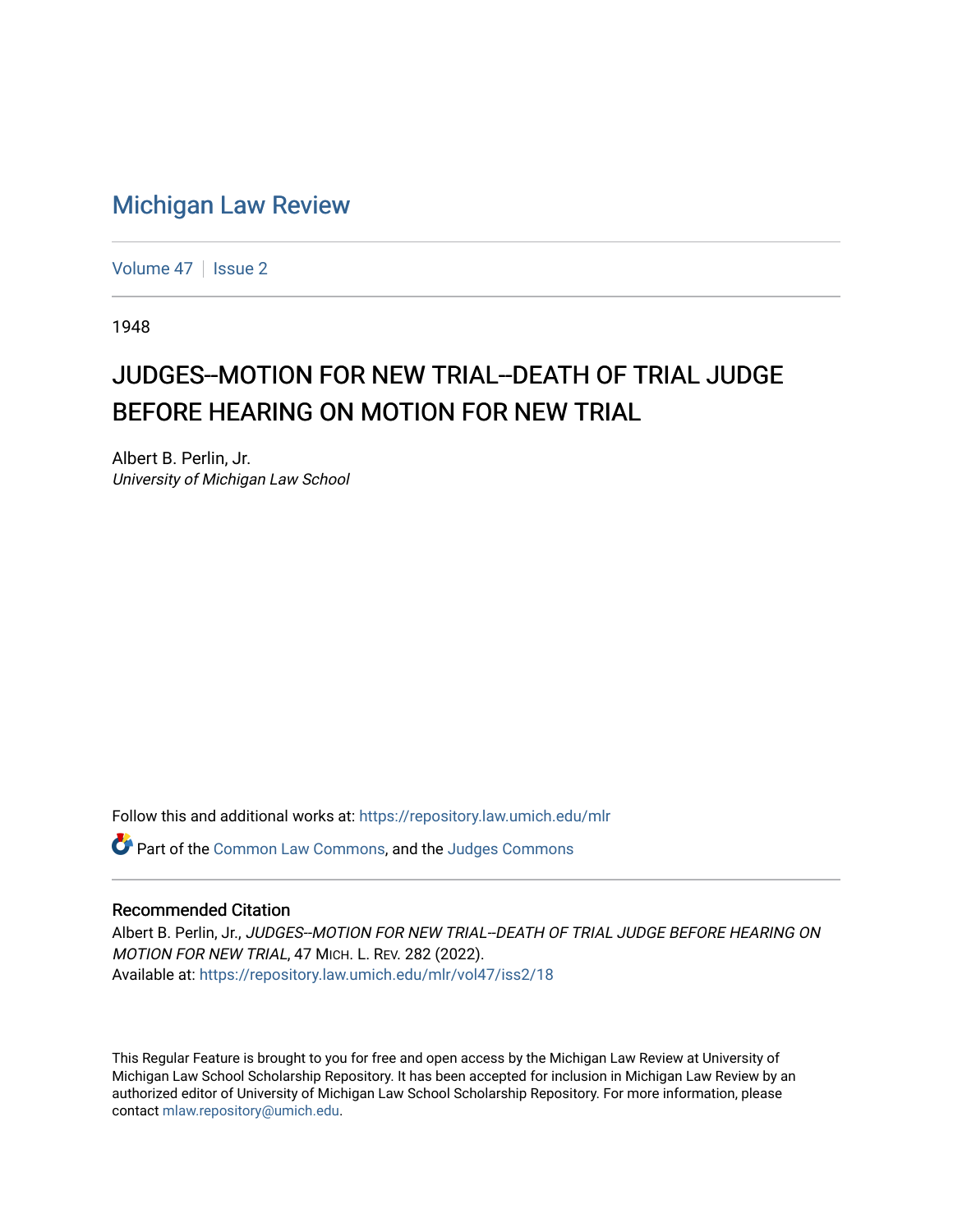JUDGES-MOTION FOR NEW TRIAL-DEATH OF TRIAL JUDGE BEFORE HEARING ON MOTION FOR NEW TRIAL-Judgment was entered upon a jury verdict for the plaintiff. Defendants thereupon filed their intention to move for a new trial, but before the motion could be heard the trial judge died and assignment was made for hearing before another judge of the same court. Section 66 I of the California Code of Civil Procedure<sup>1</sup> directed that, "The motion for new trial shall be heard and determined by the judge who presided at the trial; provided, however, that in case of the inability of such judge or if at the time noticed for hearing thereon he is absent from the county- where the trial was had, the same shall be heard and determined by another judge of the same court." Plaintiff's objections to the jurisdiction of the court or of any judge thereof to hear and determine the motion for new trial were overruled, and an order was made granting a new trial. Upon the clerk's refusal to issue a writ of execution on the original judgment, plaintiff petitioned the district court of appeals for a writ of mandamus requiring the issuance of the writ. *Held,* demurrer to the petition overruled and a peremptory writ of mandamus to issue. *Telefilm, Inc. v. Superior Court,* (Cal. App. 2d Dist., Div. 2, 1948) 194 P. (2d) 542.

Prior to the adoption of the above section of the Code of Civil Procedure it was the rule in California,<sup>2</sup> as elsewhere, in the absence of statute,<sup>8</sup> that no litigant had an affirmative right to have the motion for new trial heard by the original trial judge. Although the motion for new trial is a procedure technically separate from the original trial, $4$  the judge who presided at the trial is obviously better equipped to hear and determine the motion than one who must rely solely upon the reporter's record. The effect of the common-law rule was often to force upon the parties a judge who was unacquainted with the peculiarities of the trial of the action, although the trial judge was only momentarily unavailable. The California legislature, however, did not see fit to require that the trial judge and none other should in all circumstances entertain a motion for new trial. It would seem to follow that the intended general purpose of section 661 was to limit the situations in which judges other than the trial judge could hear and determine the motion, but not to preclude substitution where unnecessary hardship would result from such preclusion.<sup>5</sup> Such an interpretation was given to the section in question by the California Supreme Court in asserting; "... we think that the very essence of this enactment is that the motion for new trial shall be heard and determined *whenever practicable* by the judge who had heard the evidence at the trial of the case." $^{\circ}$  Although death would appear to exemplify the ultimate in such impracticability, the court in the principal case strictly construed the section and

<sup>1</sup> Cal. Civ. Proc. and Prob. Code (Deering, 1941) § 315.

<sup>2</sup>Altschul *v.* Doyle, 48 Cal. *535* (1874); Wilson *v.* California Central Ry. Co., 94 Cal. 166, 29 P. 861 (1892); and principal case at 549.

<sup>3</sup>Roberts *v.* Bellew, 229 Ala. 333, 157 S. 216 (1934); Penn Mutual Life Ins. Co., (C.C.A. 6th, 1906) 145 F. 593; 20 STANDARD PROC. 582.

4 20 STANDARD PROC. 582.

<sup>5</sup> Cf. Western Dredging & Improvement Co. v. Heldmaier, (C.C.A. 7th, 1901) III F. 123 at 125, where a similar statute was said to be intended, "... to provide for an emergency where there would be a failure of justice unless the extraordinary remedy could be employed."

<sup>6</sup>Francis *v.* Superior Court, 3 Cal. (2d) 19 at 28, 43 P. (2d) 300 (1935). (Italics supplied).